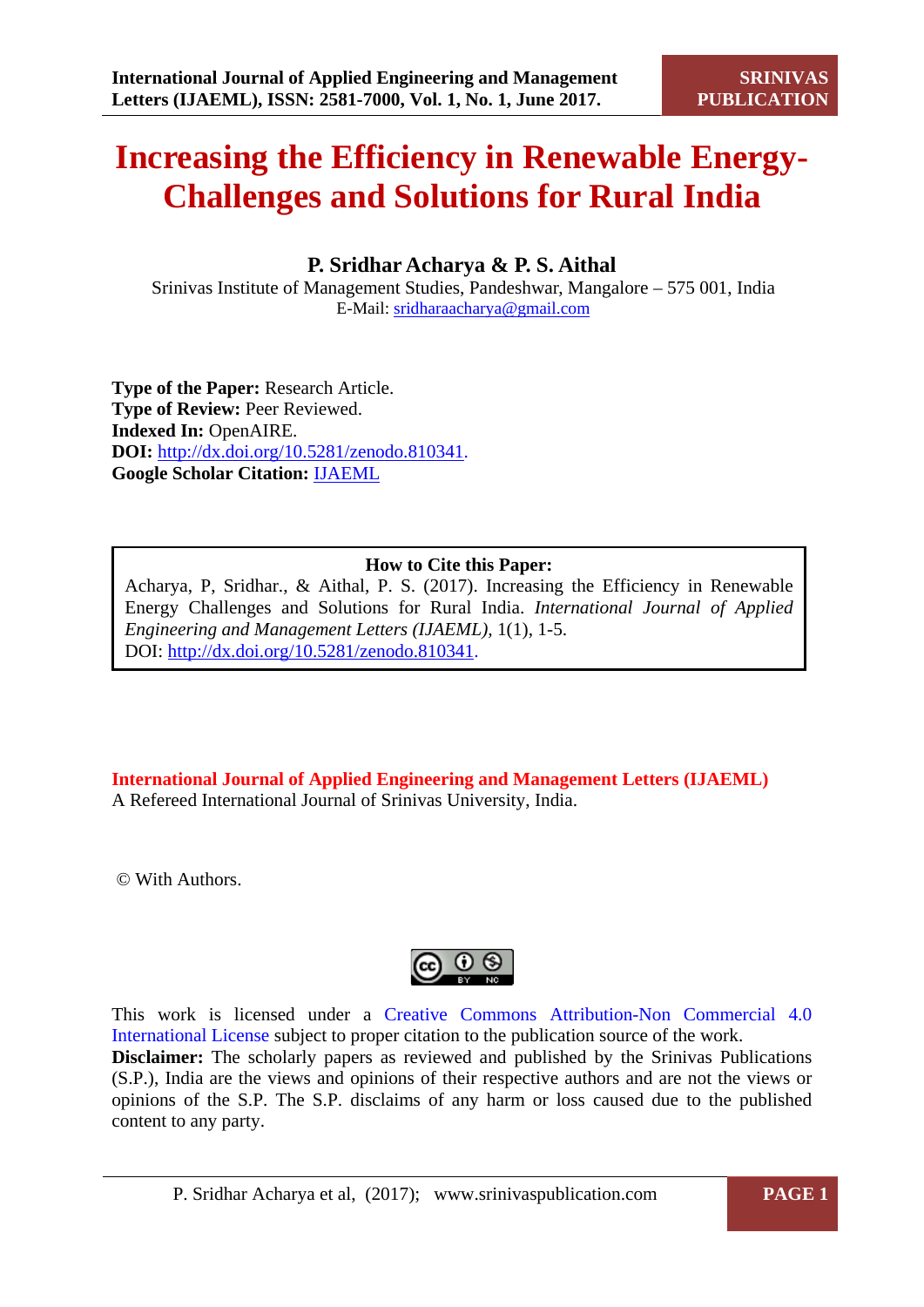# **Increasing the Efficiency in Renewable Energy-Challenges and Solutions for Rural India**

# **P. Sridhar Acharya & P. S. Aithal**

Srinivas Institute of Management Studies, Pandeshwar, Mangalore – 575 001, India E-Mail: [sridharaacharya@gmail.com](mailto:sridharaacharya@gmail.com)

### **ABSTRACT**

It is very much true that people living in most of the rural areas depend on renewable energy resources for their daily domestic requirements. They either get an interrupted power supply from the traditional commercial electric supply or in some cases where the people living in a remote location may not get the traditional supply due to the distance. The people in the rural area already started using renewable energy resources for their daily needs. But it is seen that most of the rural area are potential to use many forms of renewable energy resources. There is a major requirement in combining more than one form of such energy to fulfill the needs. This paper explains the different methods of production of energy using the renewable resource in the rural area and a model to combine them to use the energy efficiently. This model suggests the controller to be designed which will use the energy produced from renewable energy efficiently. This controller has a responsibility to avoid the energy from the traditional method as long as there is a supply of energy from renewable resources. The controller uses the traditional energy only when there is no alternative energy supply from renewable energy.

**Keywords:** Renewable energy, Charge controller, Traditional energy, Multiple renewable energy**.** 

# **1. INTRODUCTION :**

The traditional electrical system is not in a position to fulfill the requirements of the public [1]. More over the system is concentrating on the cities and industries in providing the electrical energy. These traditional methods include electricity from water- hydro electricity, electricity from coal-thermal electricity and electricity from uranium-atomic energy [2]. The people living in the rural area are not able to get the energy from the traditional method due to distribution problems or the cost of distribution to the rural area may be very high in such a way that the concerned department may find difficult in recovering the investment. Due to this almost 400 million people are still not connected to the traditional grid [3]. The agriculturists depend on electricity for their agricultural activities. This results in improper cultivation due to the lack of water. Also, the agriculturists cannot adopt the latest technology in agricultural sector due to the improper availability of electrical energy from the traditional system. The better solution is to go in search of renewable energy resource which is suitable for the current area.

Here the agriculturists should discuss with the experts in adopting the energy from renewable resources as per the requirements [4]. There are chances of adopting energy resource for the agricultural land using multiple renewable energy resources. The most common energy resources are the Sun, wind and water. To generate hydro electricity the area should have more rain fall. Presently the use of solar energy is getting more and more popular in India [5]. The power system which combines the solar energy and conventional energy system and the load is well managed by combining the solar and conventional energy system [6]. The major drawbacks are :

- 1. This system does not combine multiple renewable energy systems.
- 2. This system does not prioritize the renewable energy to the conventional energy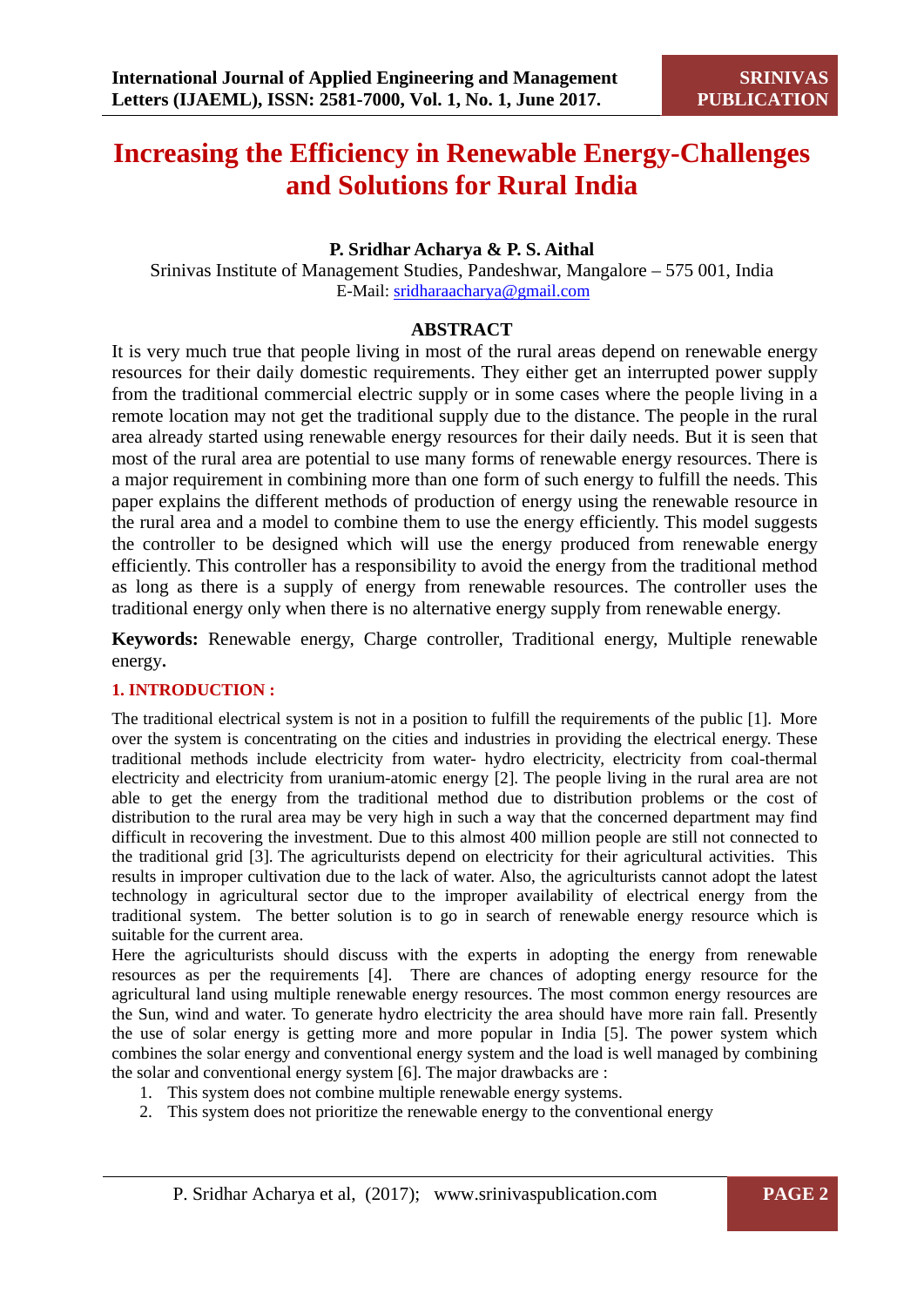The first one is very clear that the present system cannot combine more than one renewable energy system along with the conventional energy system. So it is very much necessary to design a new model which could take as many energy sources as possible.

The second point is a deficiency in the present solar energy system which is available in the market. The problem is the present system supplies the energy to the load from the storage device. The storage device will be recharged from either conventional energy system or solar energy system. Suppose if the energy stored in the battery is used when there is no availability of solar energy, then the system recharges the battery from the conventional energy source. The solar energy which will be available later will not be used to recharge the battery as the charge stored in the battery is full by the conventional method [7]. This does not utilize the solar energy efficiently. Thus it is very important to design a controller which will combine all sorts of renewable energy and uses them at most efficient way.

#### **2. OBJECTIVE :**

The objective of this paper is to propose a model which combines the electrical energy generated from multiple renewable energy resources and avoid the usage of the traditional energy as long as the renewable energy is available. This model is designed in such a way that the complete usage of energy generated from renewable resources saving the traditional energy system to the maximum extent.

#### **3. METHODOLOGY :**

There are two different models developed. First one works on the principle of time management and the second one is fully automatic which takes the self-decision based on the various inputs. The diagrammatic representation of the first model as given in figure 1.



**Figure 1:** Model using the renewable energy and traditional energy controlled by the controller with the help of a timer

According to the above model, the controller is utilizing the energy from the renewable source. The load is entirely taken by the renewable source. If the renewable energy is not sufficient to fulfill the load requirement then the energy stored in the battery will be used. The battery will be charged when the load requirement is less than the production from the renewable energy resource. Here the traditional energy is only used if there is no energy either from a renewable resource or from the storage location i.e., the battery is available. The change over from the renewable energy resource to traditional energy resource is managed by a timer circuit which should be programmed. The factors for the timing program depend on the amount of energy produced by the renewable resource per day and the amount of energy required by the load for a day. The small changes in the energy production by the renewable source cannot be considered as the change factor from renewable to traditional is the timer circuit which is programmed. The timing program has to change from season to season.

There is another model which is shown in figure 2 which functions totally automatic by taking various reference voltages. Here the timer circuit is not required. The model as shown in figure 2 is designed in such a way that it is totally self controlled and it doesn't depend on the timer circuit. The model senses

P. Sridhar Acharya et al, (2017); www.srinivaspublication.com **PAGE 3**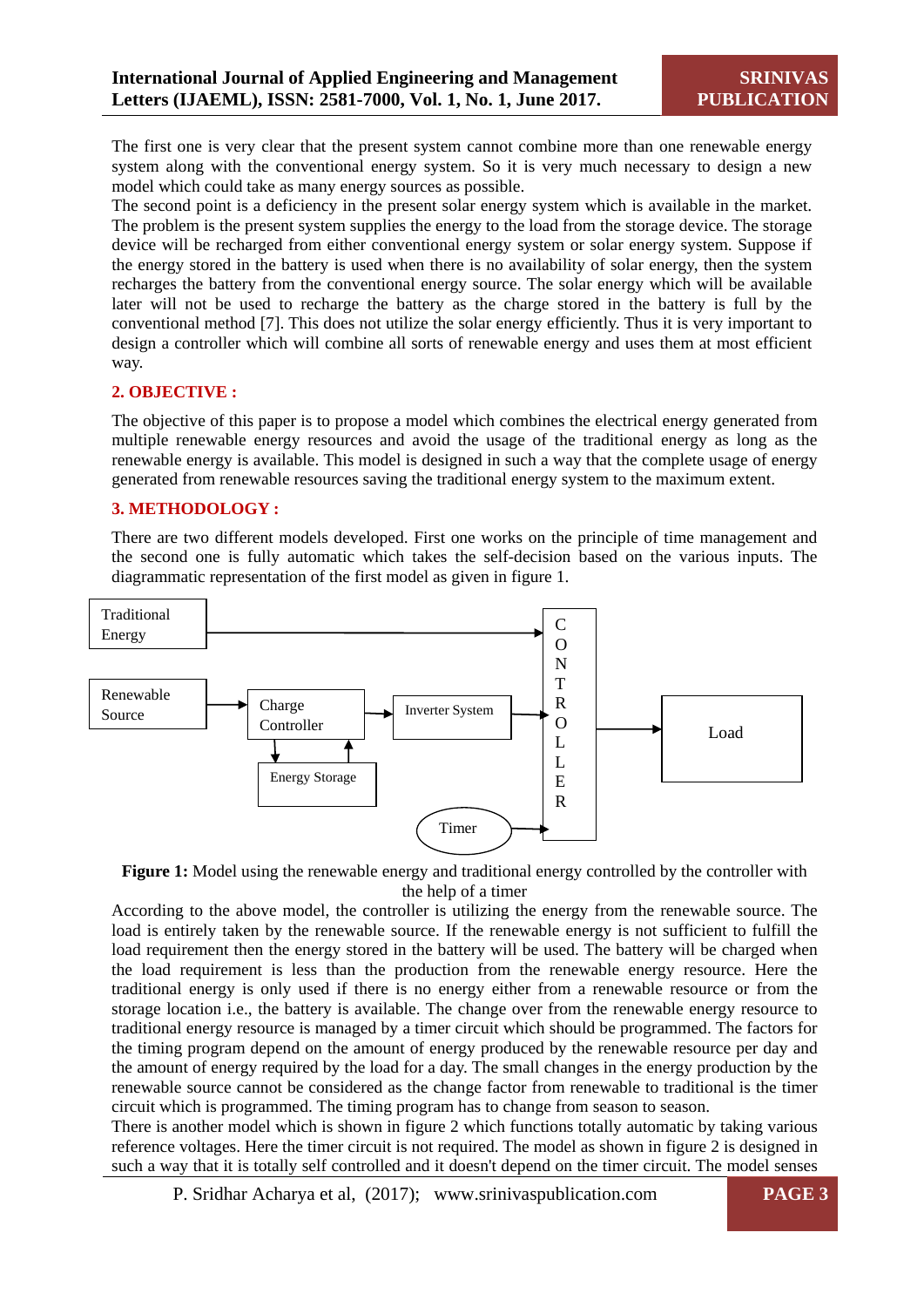the energy generated from the renewable energy resource and supplies the same to the load. If the load is less than the energy production from the renewable resource then the energy gets stored in the battery. If the energy required to the load is more than the production the difference will be taken from the battery. The controller charges the battery using the renewable energy only as long as the energy in stored in the battery reduces to  $V_{min}$  which is considered to be critical level. This condition makes the battery to charge using the traditional electric supply to reach  $V_{ref}$  Once the  $V_{ref}$  is reached then the controller stops charging the battery from the traditional energy supply. Now onwards the battery will be charged to the maximum voltage  $V_{\text{max}}$  using renewable energy source. The performance of the controller is explained in Table 1.



**Figure 2 :** Model using the renewable energy and traditional energy controlled by the controller by referring battery voltage

| Sl. No         | <b>Status</b>                       | <b>Condition</b>              | <b>Action on the load</b>      |
|----------------|-------------------------------------|-------------------------------|--------------------------------|
| 1.             | Voltage in Energy storage           | Energy supply from the        | Load is given energy from the  |
|                | is $V_{\text{max}}$                 | renewable source is more than | renewable resource             |
|                |                                     | load requirement              |                                |
| 2.             | Voltage in Energy storage           | Energy supply from the        | Load is given energy from both |
|                | is $V_{\text{max}}$                 | renewable source is less than | storage and renewable resource |
|                |                                     | load requirement              |                                |
| 3.             | Voltage in Energy storage           | Energy supply from the        | Load is given energy from the  |
|                | <i>is</i>                           | renewable source is more than | renewable resource and the     |
|                | $\rm < V_{max}$ and $\rm > V_{min}$ | load requirement              | storage is storing the energy  |
| 4.             | Voltage in Energy storage           | Energy supply from the        | Load is given energy from the  |
|                | <i>is</i>                           | renewable source is more than | renewable resource and the     |
|                | $\rm < V_{max}$ and $\rm < V_{min}$ | load requirement              | storage is storing the energy  |
| 5 <sub>1</sub> | Voltage in Energy storage           | Energy supply from the        | Load is given energy from      |
|                | <b>1S</b>                           | renewable source is zero      | traditional energy system      |
|                | $\rm < V_{max}$ and $\rm < V_{min}$ |                               |                                |

Table 1: Proposed performance of the control unit when multiple input energy from renewable energy resource is given.

# **4. ANALYSIS :**

From the above model, it is very clear that the complete energy produced from the renewable energy system is utilized for the load and excess energy will be stored in the energy storage. The controller plays an important role in selecting the input energy for the load. Here the controller takes the energy from multiple renewable energy input. The smart decision taken by the controller helps in selecting energy from either a single input source or multiple input sources. Here the controller does so as per the load requirement. The controller does not select the energy from the conventional energy system which is also one of the energy sources at the input in the normal conditions. The conventional energy

P. Sridhar Acharya et al, (2017); www.srinivaspublication.com **PAGE 4**